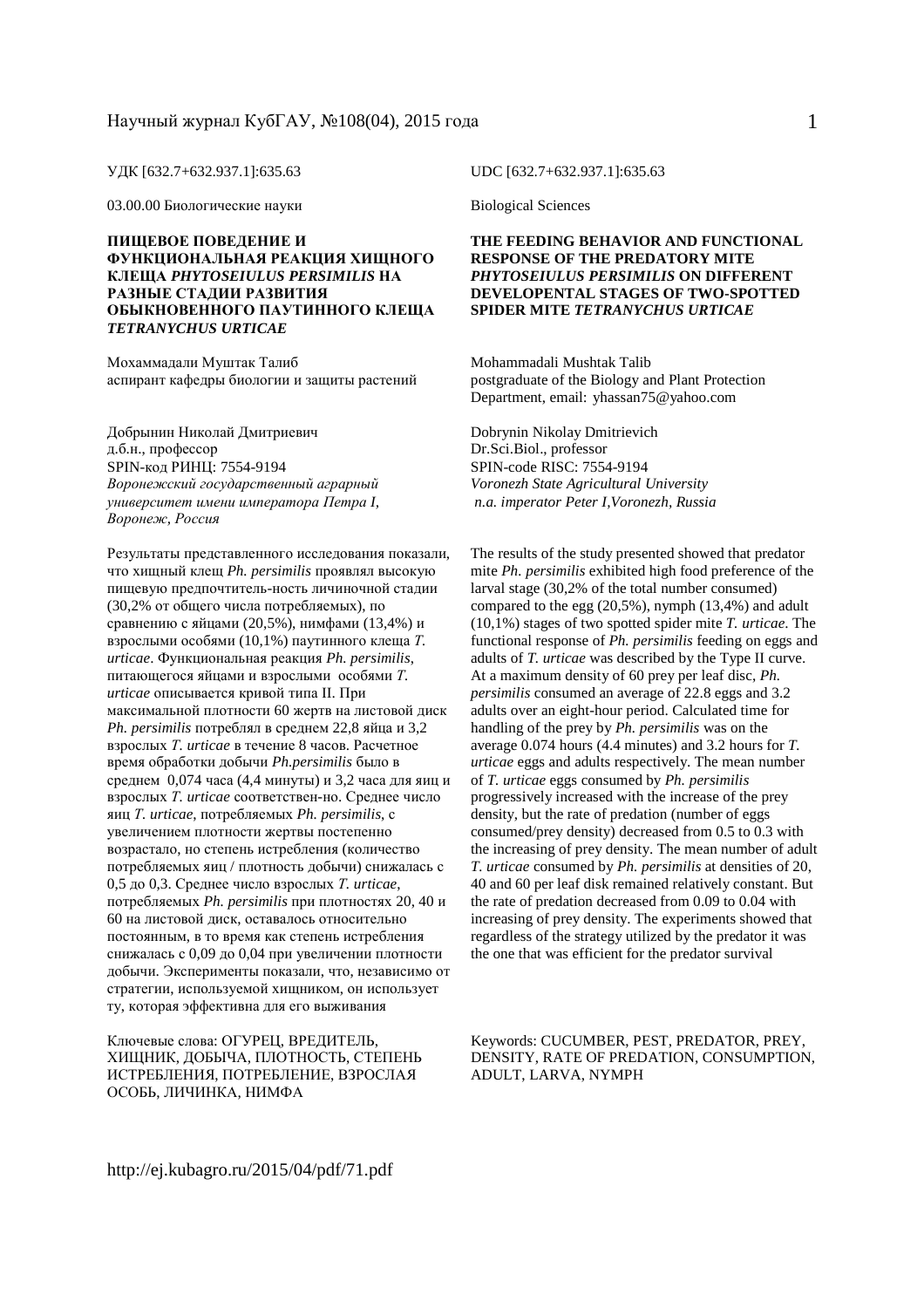#### **Introduction**

Two-spotted spider mite *Tetranychus urticae* Koch (Acari: Tetranychidae) is an important economic pest of a cucumber (*Cucumis sativus* L.) in greenhouses, which causes significant damage to the crop greatly reducing its quality and amount (Hussey, Parr, 1963; Hussey, Scope, 1985; Brandenburg, Kennedy, 1987 et al.).

It is no doubt that chemical pesticides are the preferred choice of farmers for control of *T. urticae* due to their ease of use and high effectiveness (Dobrynin, Mohammadali, 2014), but many factors limit their efficiency. Increasing public concern about pesticide applications and the widely–occurring problem of pesticide resistance justifies the need for alternative strategies for mite control (Keena, Granett, 1990; Stumpf, Nauen, 2002; Ruder, Benson, Kayser, 1991).

 These limitations have led many growers to attempt to use biological control measures as an alternative to numerous acaricide applications. Among the native enemies of *T. urticae*, the predatory mite *Phytoseiulus persimilis* Athias-Henriot (Phytoseiidae, Parasitiformes) has appeared to be the most efficient in the biological control of *T. urticae* (Hussey, Scope, 1985; Opit, Nechols, Margolies, 2004), because *Ph. persimilis* is a specialist predator of the mite.

The efficiency of *Ph. persimilis* using for biological control of *T. urticae*, i.e. the number of preys consumed by the predator, depends on several factors, such as density and developmental stage of the prey and the predator, food preference of the predator, etc. (Wratten, 1987).

http://ej.kubagro.ru/2015/04/pdf/71.pdf Generally, Solomon (1949) divided the responses of consumers (predators), into the functional and numerical ones. The functional response describes the change in the numbers of prey consumed by one predator at different prey density (Wratten, 1987), while numerical response describes the change in the numbers of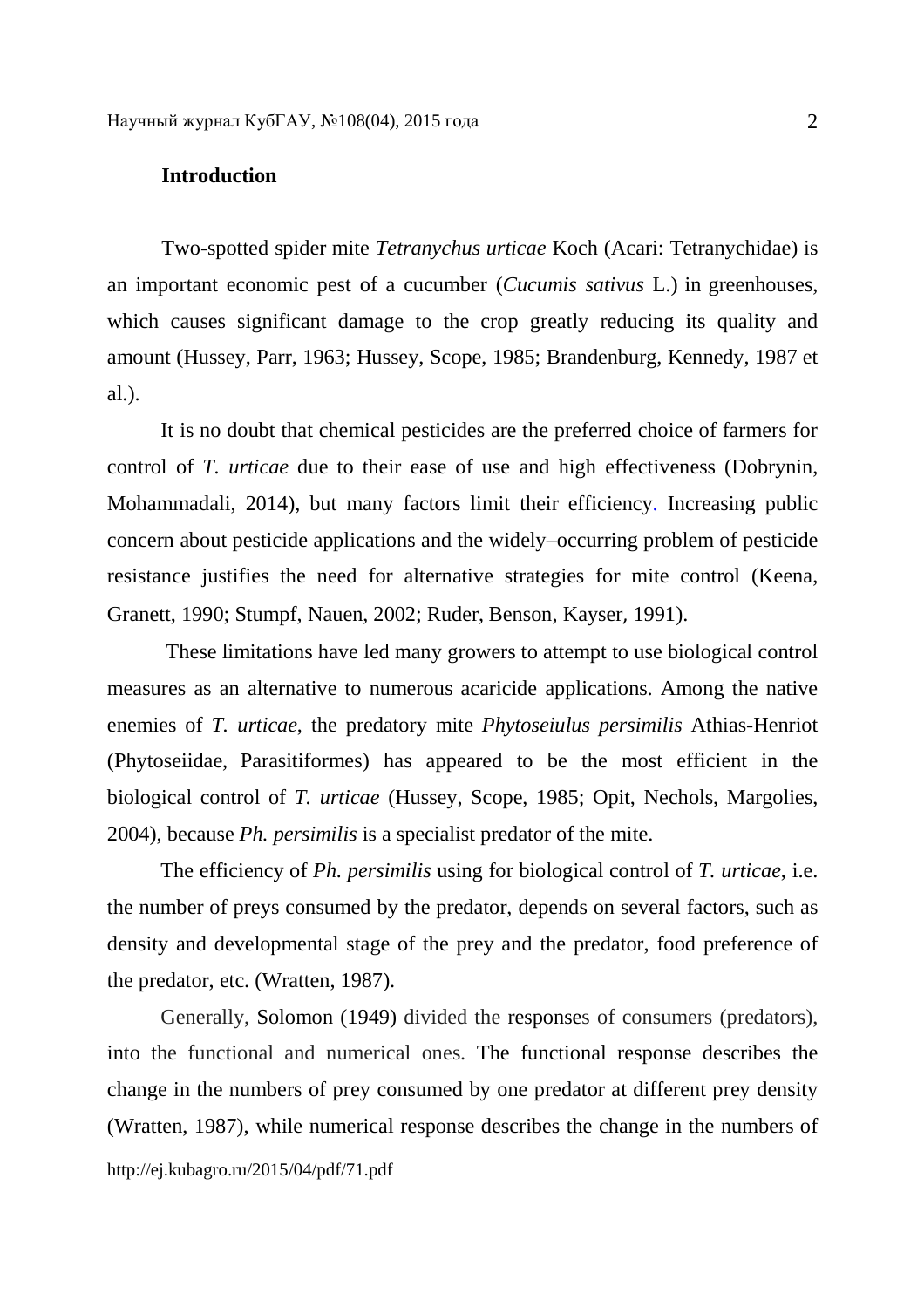natural enemy (reproduction rate) in response to the prey density (Pedigo, 1999). As Oaten and Murdoch (1975) believe the functional response is an essential component of relationships between predator and prey and significant in determining the stability of the system.

Holling (1959a; 1959b) described three models of the functional response: I – the linear, in which the number of individuals consumed by the predator increases linearly with increasing density of prey up to the certain value when a consumer is satiated, but the rate of predation  $=$  attack rate (number of preys consumed / prey density) remain constant;  $II$  – the cyrtoid, in which the number of individuals consumed increases at low prey density until it reaches the consistency at full saturation of a predator, herewith the rate of predation decrease with increasing prey density, and III – the sigmoid, in which the predation rate increases at first and then decreases at the satiation of a predator.

It is believed that the natural enemy that has the functional response of the type II may not have the ability to implement the complete lesion of the pest population, while the natural enemy with functional response of the type III are preferred from the standpoint of successful biological control.

The choose of a prey or a specific stage of a prey may be performed by a predator on the base of variation in the quality of food that contains the prey or the latest stage of prey development in comparison with the amount of energy consumed for attack. The preferred stage of a prey may be chosen instead of the last stage because it may contain the largest additional mass of food and take less energy consumed by the predator while attacking a prey, digesting its food content and destruction of toxic compounds (Sabelis, 1985). Van De Vrie (1985) pointed out that the attractiveness of prey for predator depends not only on the stage of prey development but by the level of predator satiation, the amount of adult females of predator, etc.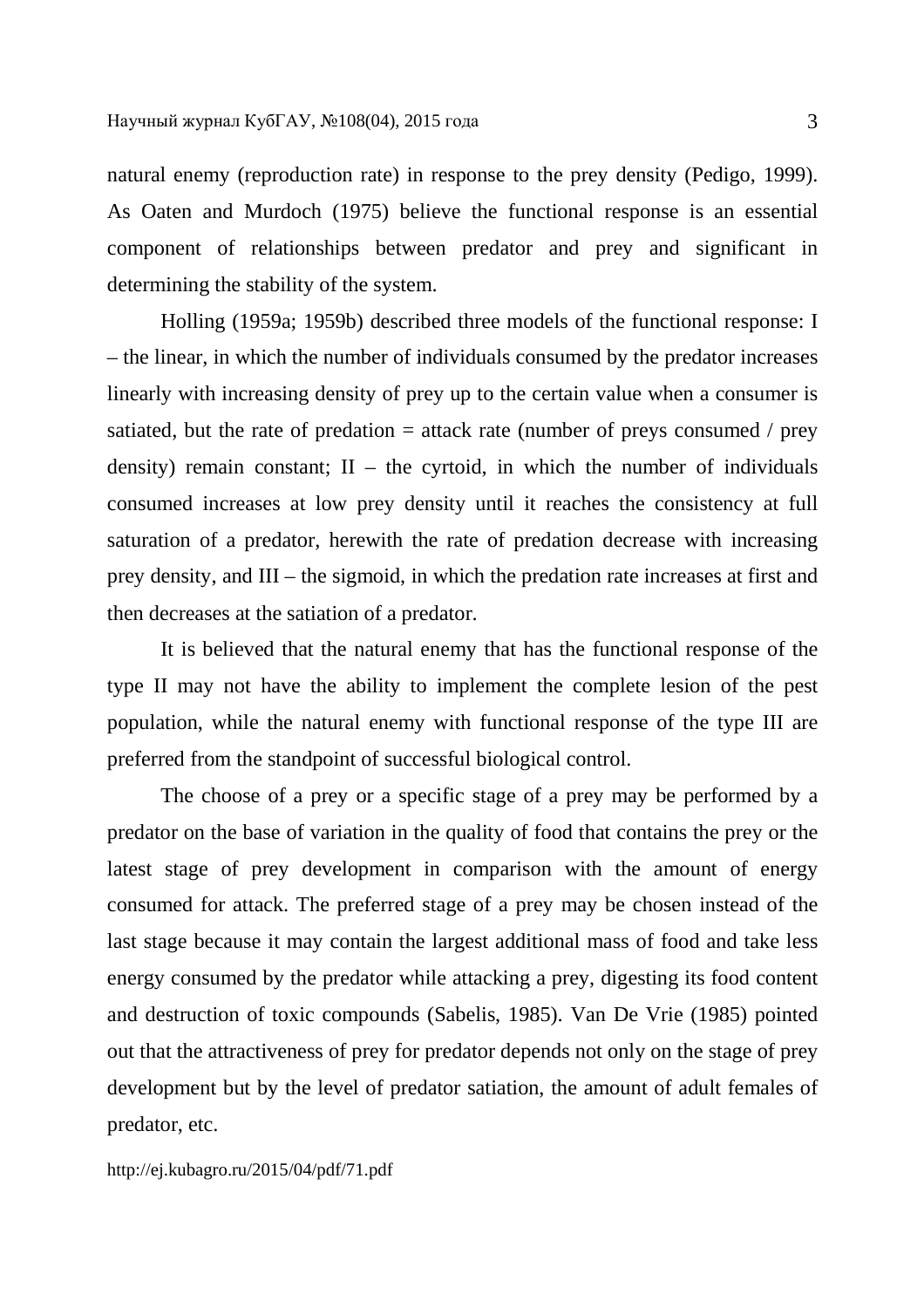Considering the above, the objective of our study was to examine the feeding behavior and functional response of the predatory mite *Ph. persimilis* on different developmental stages of two-spotted spider mite *T. urticae*.

## **Materials and Methods**

## *The Prey Stage Preference Study*

Two-spotted spider mite *T. urticae* colonies were maintained on cucumber plants in the conditions of experimental greenhouse in Iraq. Preference tests were conducted in modified Huffaker cells (Huffaker, 1948). The cells were made from three 7.6 x 7.6 x 0.6 cm Plexiglas pieces held together with four bolts and nuts. A 4.5-cm diameter hole was made in the middle Plexiglas piece to create a small chamber in which the assay was performed.

Twenty 10  $\text{cm}^2$  leaf disks were cut from cucumber plants grown in the laboratory under high intensity discharge mercury vapor lights at 14:10 (light : dark) photoperiod. Leaf disks were placed in the experimental cells to prevent desiccation until prey was introduced. Ten *T. urticae* eggs in a single patch and ten *T. urticae* adults were placed on each leaf disk with a help of a fine sable hair paintbrush. Predatory mites *Ph. persimilis* obtained from commercially available populations were acclimated to room temperature and then one predator was released into each cell directly from the shipping container. The cells were then sealed and the number of prey in each cell was counted before the observations began. Cells were left undisturbed for 10-15 minutes to allow predators to settle before initial observations were made.

The features of *Ph. persimilis* were registered at 0, 30, 60, 90 and 120 minute intervals after initiation of the experiment. Observations were not taken after 120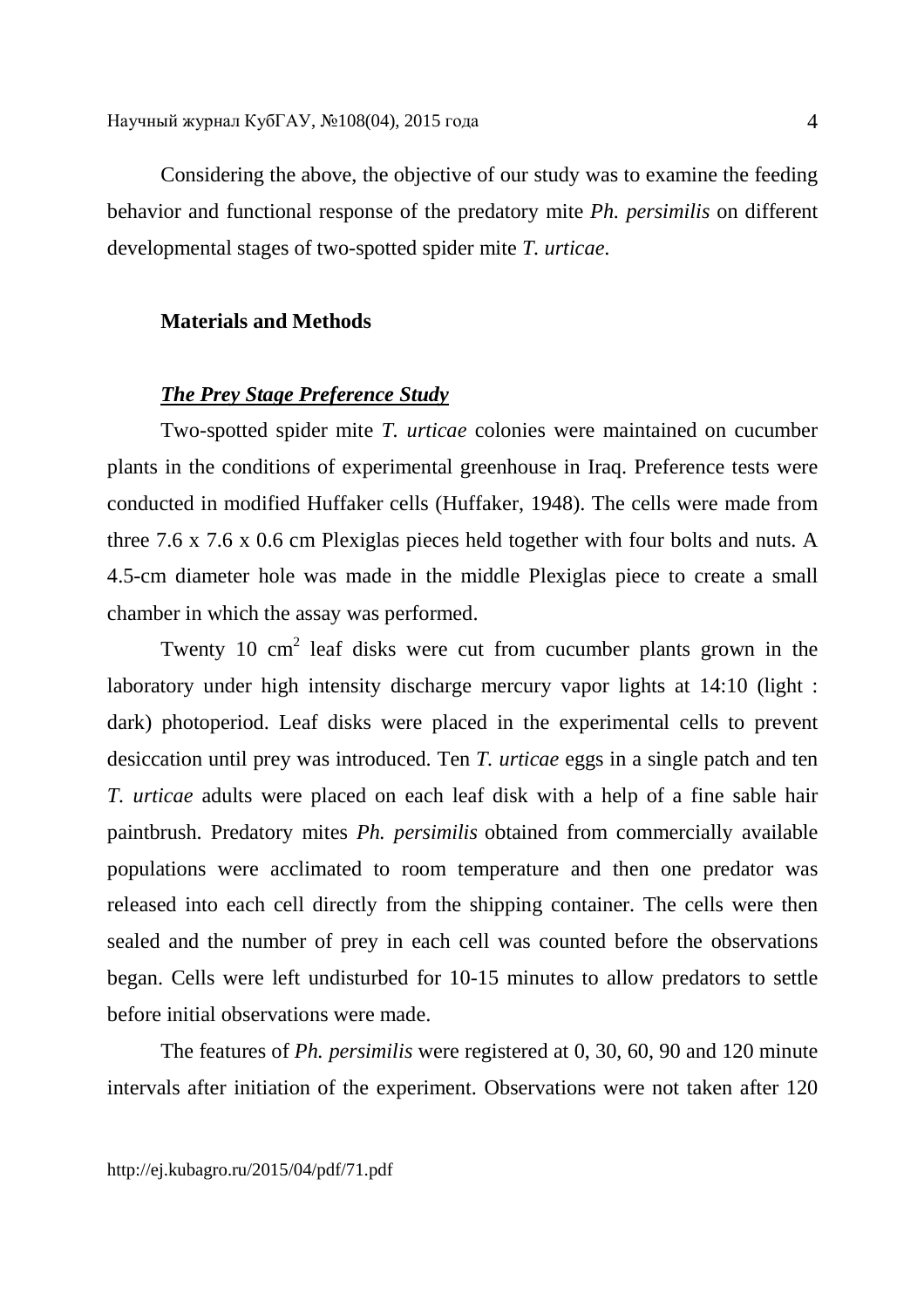minutes because there was a high probability of egg laying by the prey and egg hatching, which could change prey age structure.

Proportional data of all observed behaviors were analyzed by the contingency table analysis; the mean numbers of behavior events observed were analyzed by ANOVA.

### *The Functional Response Study*

The populations of *T. urticae* were reared on cucumber plants grown as previously described. Experimental devices were constructed by placing a 10 cm<sup>2</sup> cucumber leaf disk excised from uninfested cucumber plants on the top of a small piece of clay in the bottom of a Petri dish filled with enough tap water to float the disk.

*T. uritcae* eggs or adults were placed on leaf disks at densities of 5, 10, 20, 40 and 60 per disk. Adult individuals of *T. urticae* were transferred directly to leaf disks from the colonies on the day of the experiment. Eggs were obtained by placing 25 *T. urticae* adults on each of five pest free leaves inside a Petri dish for two days at 30°C prior to the experiment. On the day of the experiment, eggs were transferred from leaves inside the Petri dish into the experimental devices. At least ten replications were conducted for each variant of prey density. The experimental devices were left undisturbed for one hour and then inspected to see if any *T. urticae* eggs had hatched or adults had laid eggs.

*Ph. persimilis* adults were removed from the shipping container, placed by one in the center of each leaf disk and allowed to feed for eight hours. *T. urticae*  eggs were removed from devices with adults every hour for the duration of the experiment. Devices with *T. urticae* eggs were inspected hourly for the presence of newly hatched mobile forms, which were removed from the disks and replaced with the eggs. After eight hours, the number of adult *T. urticae* cadavers in the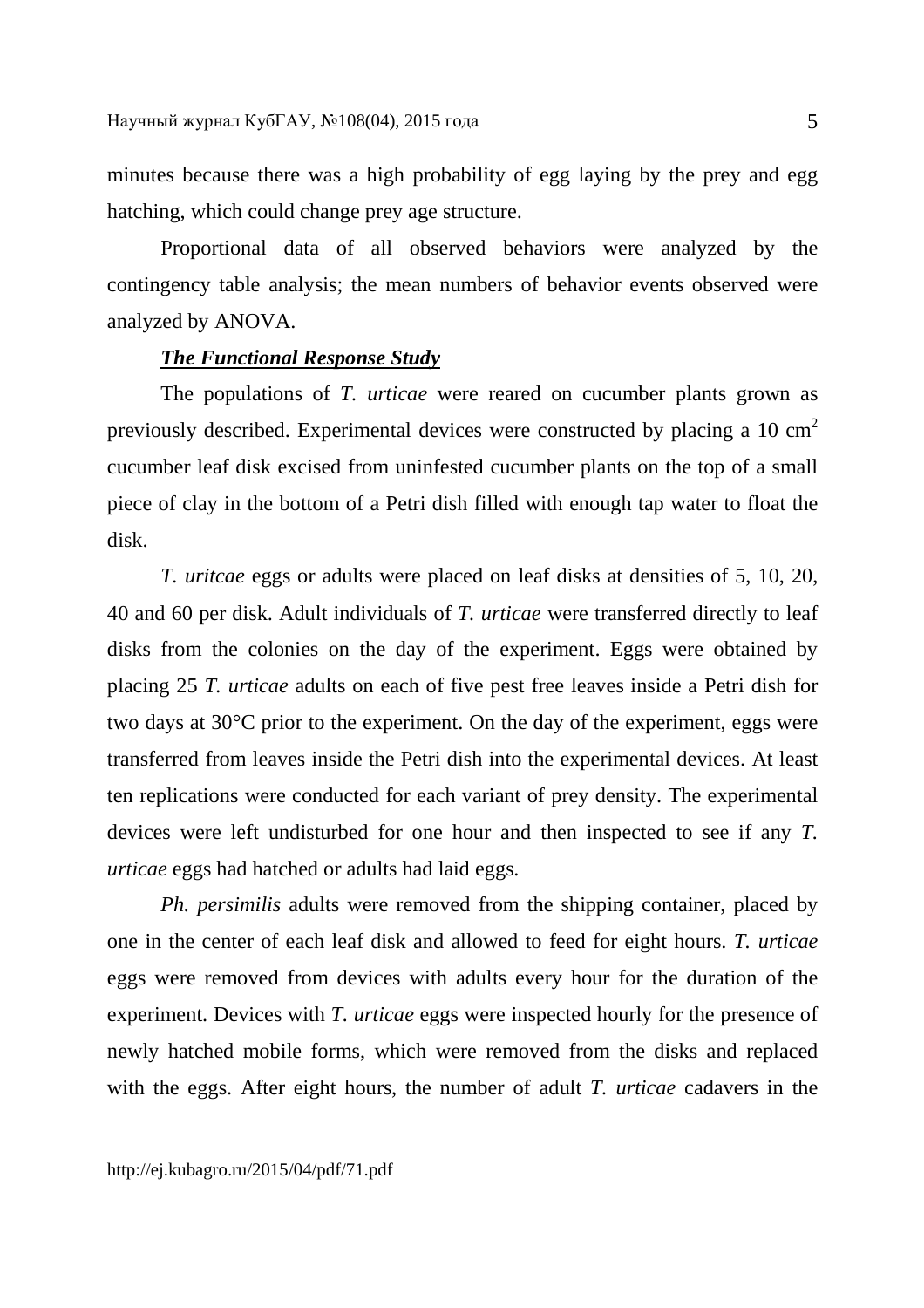devices with adults and the number of viable eggs in the devices with eggs were counted to determine the number of preys that had been consumed.

Data obtained were analyzed using the least squares regression by fitting a line through the data points predicted by the descriptive functional response equation as described by Fujii, Holling and Mace (1986). The same equation was used to determine the type of functional response curve. The calculations were performed by fitting Holding's disk equation for type II functional response (Holling, 1959b):  $\mathbf{Na} = \mathbf{a} \mathbf{T} \mathbf{N} / 1 + \mathbf{a} \mathbf{T} \mathbf{h} \mathbf{N}$  (where  $\mathbf{Na}$  is the number of prey attacked, **a** is the attack rate = rate of predation, **T** is the total time, **N** is the prey density, and  $T<sub>h</sub>$  is the handling time) to the data points to derive the attack rate and handling time.

## **Results and Discussion**

#### *The Prey Stage Preference Study*

In our study the predator *Ph. persimilis* showed high food preference of the larvae stage compared to the nymph and adult stages of the two-spotted spider mite *T. urticae*. The consumption rate accounted for 30,2% of the total number of *T. urticae* larvae for the duration of the experiment (8 hours), which was significantly higher compared to 13,4% and 10,1% for each of the nymph and adult stages, respectively, but did not statistically differed from 20,5% for egg stage (Fig. 1).

Some authors conducting their experiments in a similar manner to compare consumption of larval, nymph and adult stages of prey also revealed that the highest percentage of predation occurred on larvae prey (Burnett, 1971).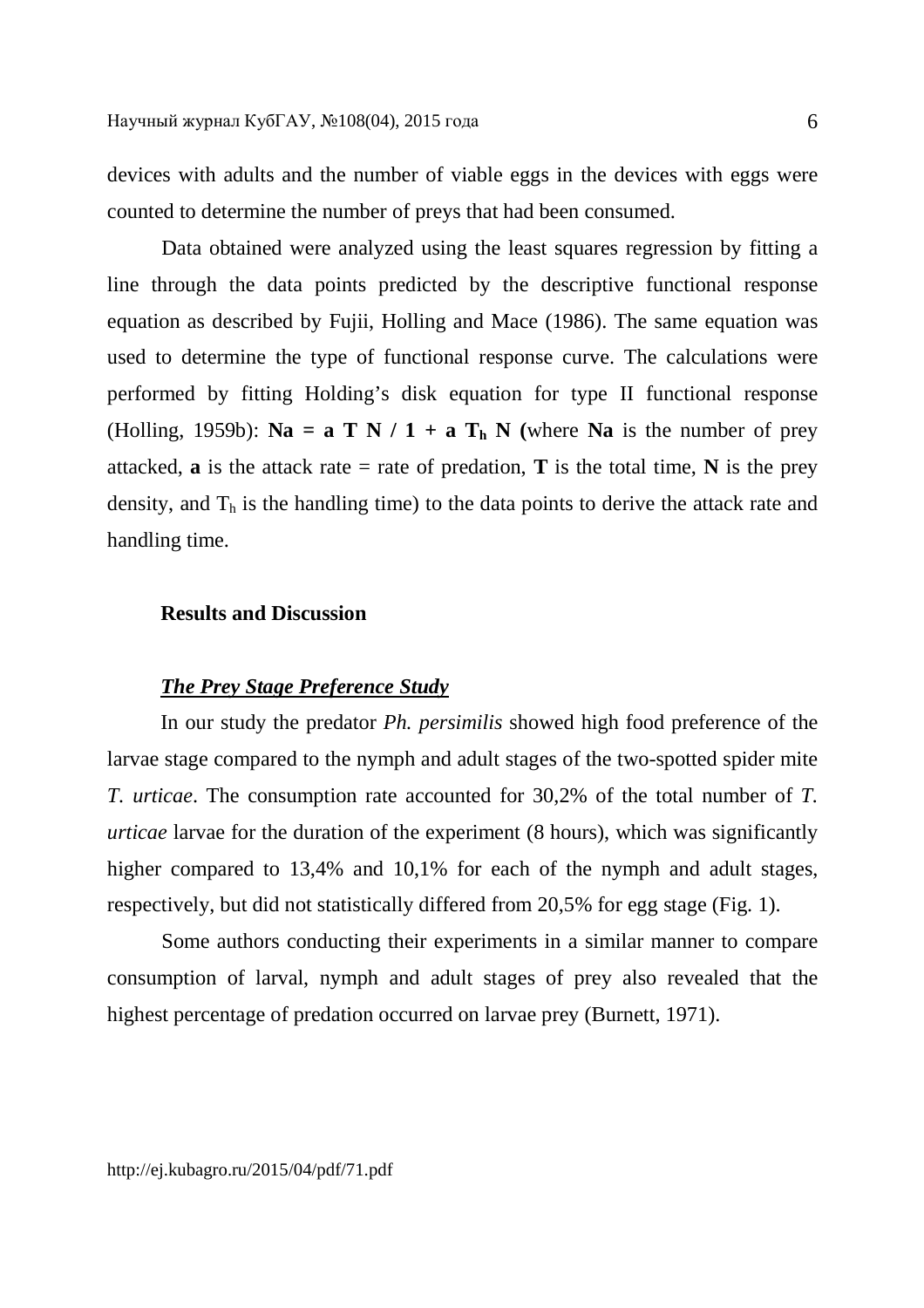

 The averages in columns marked with the same letter did not significantly differ at  $P = 0.05$  by Duncan's test

Fig. 1 - Food preference of *Ph. persimilis* feeding on various stages of *T. urticae*

In other studies conducted by Takafuji and Chant (1976) it was demonstrated that adult *Ph. persimilis* attacked larvae and protonymphs of *T. pacificus*, but preferred the eggs even when the mobile prey stages were abundant, while in more earlier study Chant (1961) observed that *Ph. persimilis* feeding on *T. telarius*  dispersed from prey patches once active prey forms were consumed, leaving the eggs uneaten. The research of Fernando and Hassel (1980) illustrated that *Ph. persimilis* protonymphs prefer larval *T. urticae* to its deutonymphs, while adult *Ph. persimilis* prefer deutonymphs to larvae.

So, it is obvious that the feeding behavior of *Ph. persimilis* is plastic and foraging strategies used by the predator may vary in a course of time (Campbell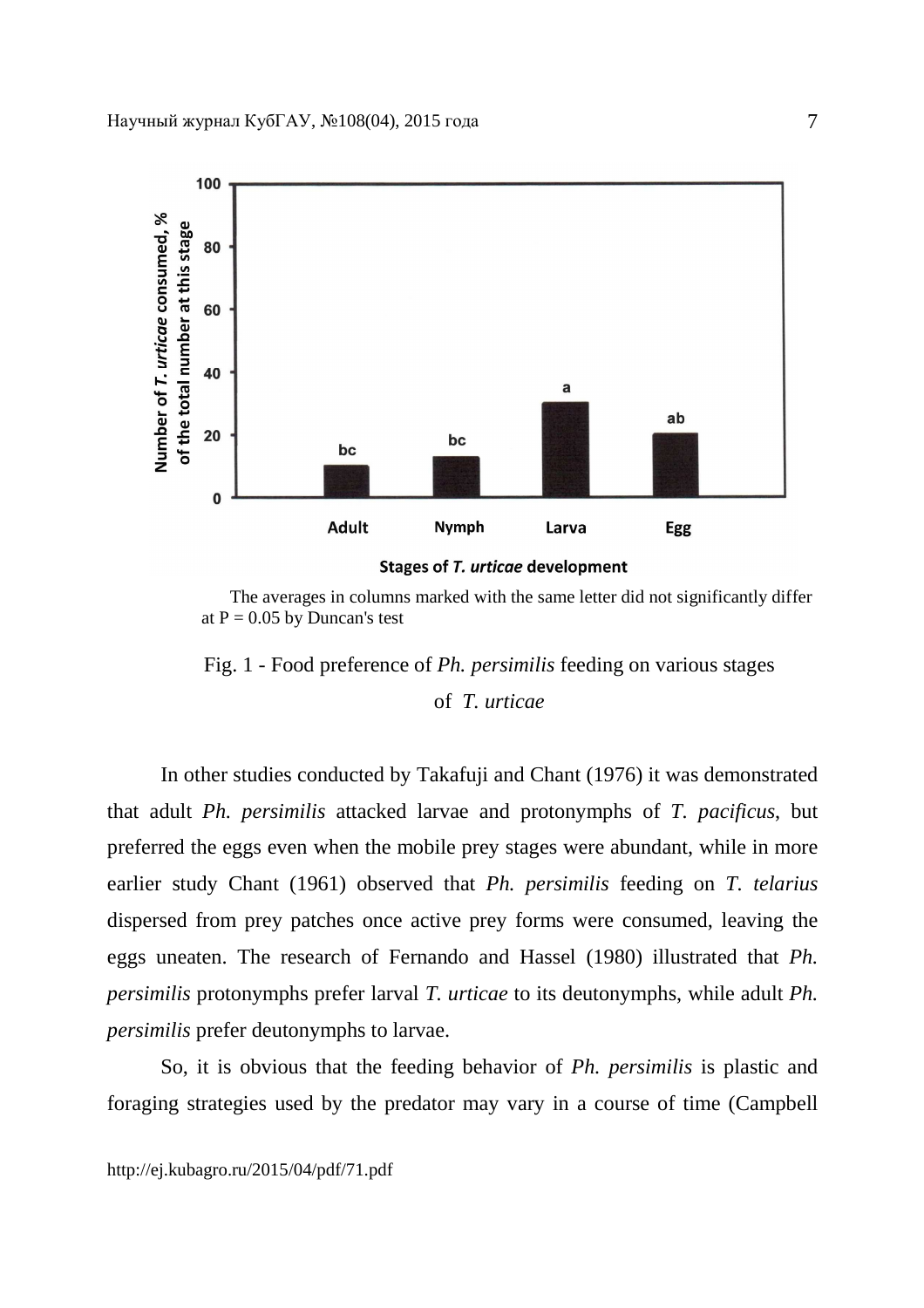and Gaugler, 1997), depending on the age of a predator (Popov, Kondryakov, 2008), the level of its satiety, the type of a habitat (Ennis, Dillon, Griffin, 2010; Ecology and Evolution…, 2012) etc.

# *The Functional Response Study*

Processing of the data obtained by means of the functional response equation (Fujii, Holling, Mace, 1986) showed the functional response of *Ph. persimilis* feeding on eggs and adults of *T. urticae* was described by the type II curve (Fig. 2, 3). As an indicator of the correct alignment of the regression lines, the coefficient of determination between the empirical (observed) and aligned (predicted) values of traits was used. The high values of the obtained coefficient of determination: R²  $= 0.964$  and  $R<sup>2</sup> = 0.979$  indicate that the alignment of regression lines was produced very qualitatively, i.e. the found models describe the relationships between the factors X and Y by 96-98%.



Figure 2 - The functional response of adult *Ph. persimilis* on *T. urticae* eggs  $T<sub>h</sub>$  - handling time = 0.074 h; R<sup>2</sup> = 0.979

http://ej.kubagro.ru/2015/04/pdf/71.pdf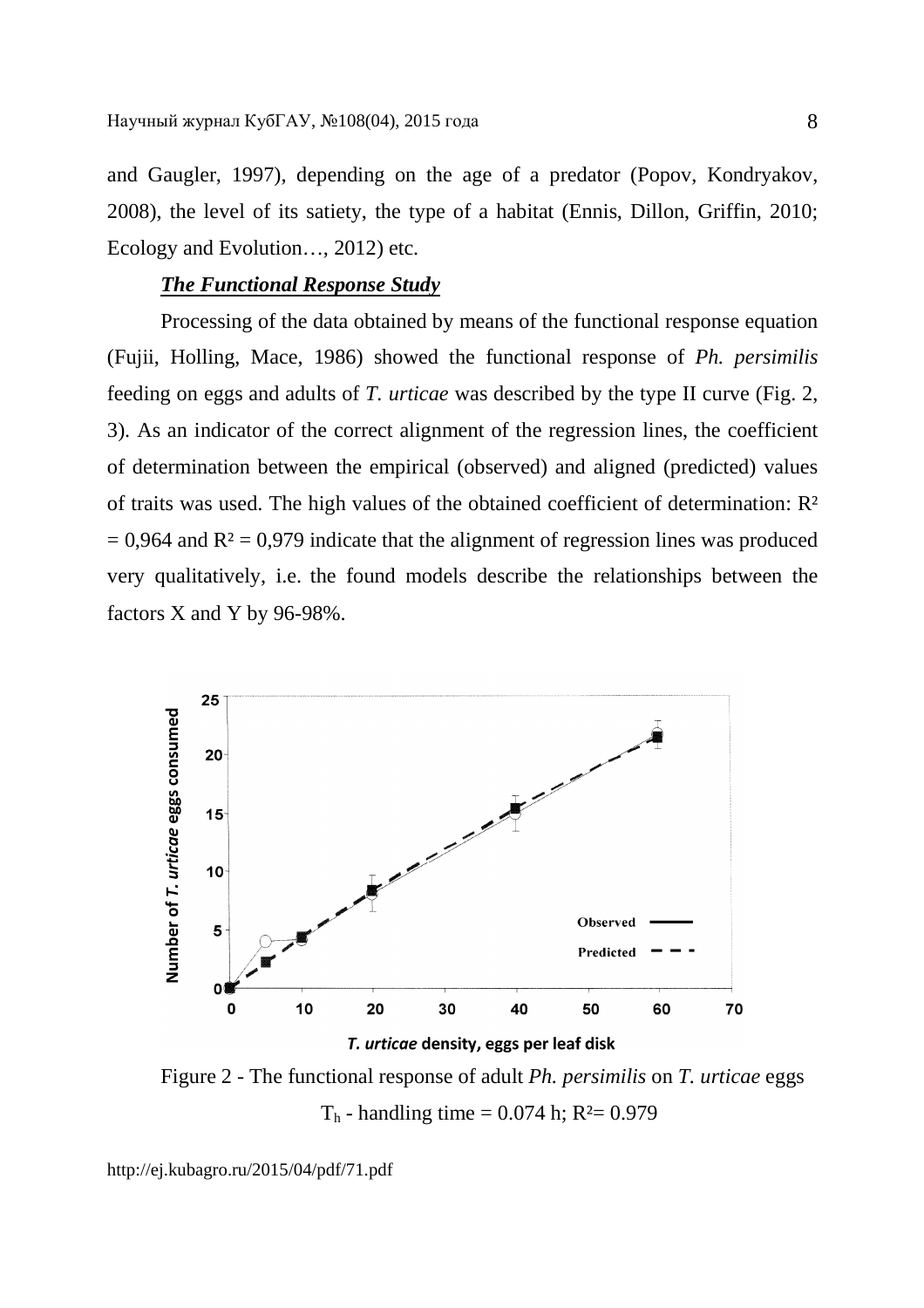As it follows from the figures 2 and 3, at a maximum density of 60 preys per leaf disc, *Ph. persimilis* consumed an average of 22.8 eggs and 3.2 adults over an eight-hour period. Calculated time for handling of the prey by *Ph. persimilis* was on the average 0.074 hours (4.4 minutes) and 3.2 hours for *T. urticae* eggs and adults respectively.



Figure 3 - The functional response of adult *Ph. persimilis* on *T. urticae* adults  $T<sub>h</sub>$  - handling time = 3.166 h; R<sup>2</sup>= 0.964

It is known that preference can be affected by prey density, levels of gut fullness and predator motivational state (Mori and Chant (1965),

Although, the overall result of our experiment demonstrated strong preference of *Ph. persimilis* to larval stage of the prey - *T. urticae* (Fig. 1), in the beginning of experiment, we also observed *Ph. persimilis* adults aggressively attacking *T. urticae* adults. Similar behavior was also observed by Sabelis (1981).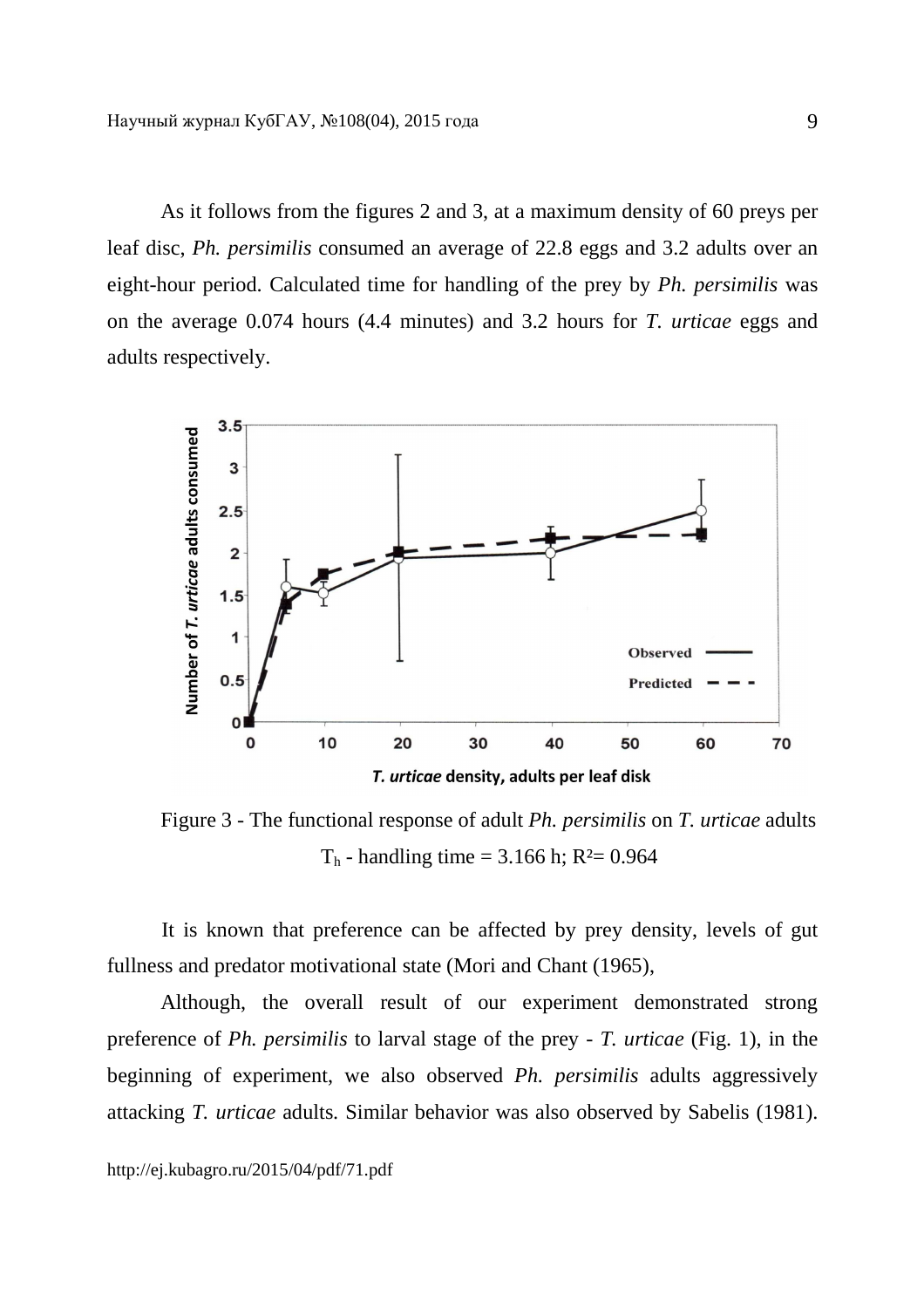He noted that adult *Ph. persimilis* females could consume mainly adults and larger nymphs of *T. urticae*, leaving some of the youngest individuals and eggs for feeding of their own offspring hatching from the eggs. After destroying the basic portion of the pest colony, adult predator mites migrate to other infested leaves (Bernstein, 1984). Such behavior may be instinctive, as Sabelis (1981) and Bernstein (1984) presumed in their studies, and may lead to appearance of the functional reaction of the type III (being described by sigmoid curve), which is more characteristic of generalists.

But *P. persimilis* is a specialist predator on spider mites, so *Ph. persimilis*  exhibited the type II overall response for both egg and adult *T. urticae* in our experiments (Fig. 2 and 3). And the preference for adults occurred in only a few instances (more often in the beginning of *Ph. persimilis* release when they were hungry and need to be sated quickly). Only predators that were extremely hungry captured and fed on adult *T. urticae*, but this may not be an efficient long-term strategy, because adult preys are more difficult to capture and require a longer handling time, which was proved by our data mentioned above: 3.2 hours compared with 4.4 minutes for eggs. Although adults may possess a higher quantity of digestible material, it is more difficult for *Ph. persimilis* to extract those materials (Helle, Sabelis, 1985). If a predator can reach its desired gut fullness level with eggs, it would be inefficient for it to handle adults.

However adult prey has a larger food content compared to eggs, so predators have to eat more eggs than adults to survive and maintain a steady fecundity rate. It is known that *Ph. persimilis* must consume 6 prey eggs for every egg they lay and they can oviposit up to 4 eggs per day (Helle, Sabelis, 1985). Therefore, theoretically*, Ph. persimilis* individuals can consume 24 eggs per day. In our functional response experiments *Ph. persimilis* consumed an average of 22.8 eggs in an eight-hour period. This number may seem too high, but it could be due the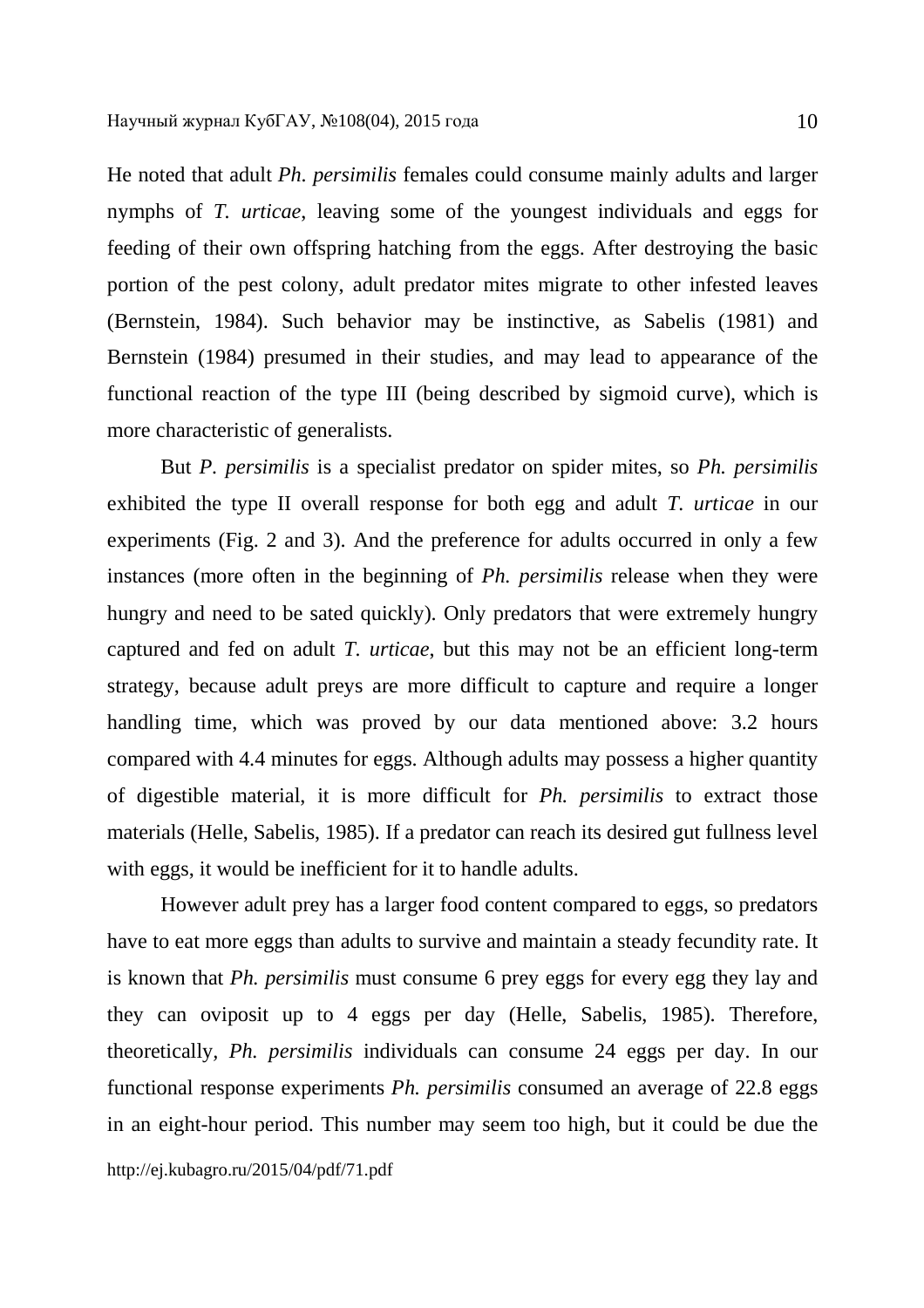temperature in our experiment averaged 28° C with relative humidity levels between 30 and 40%. And in low relative humidity situations predators have to feed more to acquire enough liquids (Helle, Sabelis, 1985), which leads to higher prey consumption rates (Mori, Chant, 1965).

As it is seen from the Fig. 2, the mean number of *T. urticae* eggs consumed by *Ph. persimilis* progressively increased with the increase of the prey density, but the rate of predation (attack rate) decreased from 0.5 to 0.3 with the increasing of prey density from 5 to 60 per leaf disk, which visually illustrates the functional response of the type II.

The mean number of adult *T. urticae* consumed by *Ph. persimilis* at densities of 20, 40 and 60 per leaf disk in our experiments remained relatively constant (Fig. 3). But the rate of predation decreased from 0.09 to 0.04 with increasing of prey density from 20 to 60 per leaf disk, the reason of what could be the interference of prey. Prey was seen bumping into predators that were attempting to eat them. This caused the predators to abandon the prey and move quickly to another area of the leaf disc. Disturbance has been observed by other researchers to cause the functional response curve to become sigmoid (Mori and Chant, 1965), although this did not occur over the densities tested in the present study, where the curve was cyrtoid or the type II (Fig. 3).

The additional cause for similar predation rates at the densities of 20, 40 and 60 *T. urticae* adults per leaf disc in our experiments could be considerable amounts of webbing which high-density populations of *T. urticae* usually produce. And it is known that webbing can negatively affect the capture success of phytoseiid mites (Sabelis, Bakker, 1992).

Anyway, our experiments showed that regardless of the strategy utilized by the predator it was the one that was efficient for the predator survival.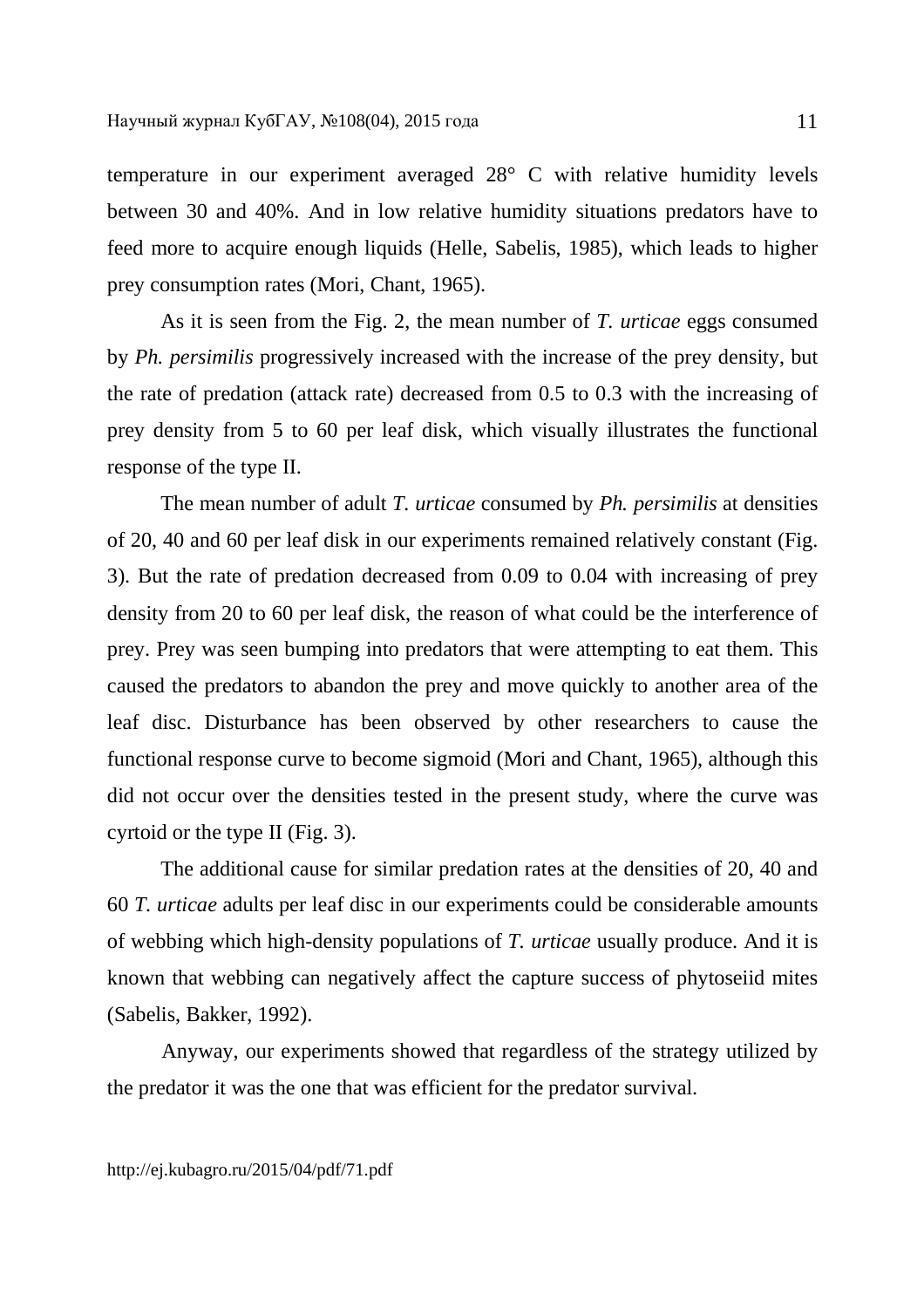#### **References**

1. Bernstein C. Prey and predator emigration responses in acarine system *Tetranychus urticae* – *Phytoseiulus persimilis* / C. Bernstein // Oecologia (Berlin), 1984. **-** 61.- Р. 134-142.

2. Brandenburg, R.L. Ecological and agricultural considerations in the management of two-spotted spider mite (Tetranychus urticae Koch) / R.L. Brandenburg, G.G. Kennedy // Agricultural Zoology Reviews.- 1987.-№2.- Р. 185-236.

3. Burnett T. Prey consumption in acarine predator-prey populations reared in the greenhouse / T. Burnett // Can J. Zool., 1971. - Vol. 49 - P. 903-913.

4. Campbell J. F. Inter-specific variation in entomopathogenic nematode foraging strategy: Dichotomy or variation along a continuum? / J. F. Campbell, and R. R. Gaugler // Fundam. Appl. Nematol., 1997. - 20(4).- P. 393–398.

5. Chant D.A. The effect of prey density on prey consumption and oviposition in adults of Typhlodromus (T.) occidentalis Nesbitt (Acarina: Phytoseiidae) in the laboratory / D.A. Chant // Canadian Journal of Zoology, 1961.- 39.- P. 311–315.

6. Dobrynin N.D. A study of acaricide efficiency for protection of cucumber from two-spotted spider mite in a greenhouse / N.D. Dobrynin, M. T. Mohammadali // Agrotechnologies of XXI Century: Conceptions of Sustainable Development: Proc. international conference devoted to the 100th anniversary of the Department of Botany, Plant Protection, Biochemistry and Microbiology (17-18 April 2014). - Voronezh: FSBEI Voronezh SAU, 2014. - P. 238-241.

7. Ecology and Evolution of Soil Nematode Chemotaxis / Sergio Rasmann [et al.] // J. Chem. Ecol., 2012.- DOI 10.1007/s10886-012-0118-6.

8. Ennis D. E. Simulated roots and host feeding enhance infection of subterranean insects by the entomopathogenic nematode Steinernema carpocapsae / D. E. Ennis, A. B. Dillon, C. T. Griffin // J. Invert. Pathol., 2010. - 103(2) - P. 140–143.

9. Fernando M. H. J. P. Predator-prey responses in an acarine system / M. H. J. P. Fernando and M.P. Hassell // Res. Popul. Ecol., 1980. – 22. - P. 301-322.

10. Fujii K. A simple generalized model of attack by predators and parasites / K. Fujii, C.S. Holling, P.M. Mace // Ecol. Res. 1986. - 1.- P. 141-156.

11. Helle W. Spider Mites: Their Biology, Natural Enemies and Control. World Crop Pests / W. Helle, M.W. Sabelis // Elsevier Science Publishers. Amsterdam, 1985. -Vol. 1A&1B. - 458 pp.

12. Holling C. S. The components of predation as revealed by a study of small mammal predation of the European pine saw fly  $\angle C$ . S. Holling  $\angle$  Can. Entomol. 1959a. - 46.- P. 385-398.

13. Holling, C. S. Some characteristics of simple type of predation parasitism / C. S. Holling // Can. Entomol. 1959b. - 91.- P. 385-398.

14. Huffaker C.B. An improved cage for work with small insects / C.B. Huffaker // J. Econ. Entomol., 1948.- 41: pp. 648-649.

15. Hussey N.W. The effect of glasshouse red spider mite on the yield of cucumber / N.W. Hussey, W.J. Parr // J. Hortic. Sci., 1963.- 38.- P. 255-263.

16. Hussey, N.W. Control of Tetranychidae in crops: greenhouse vegetables (Britain) / N.W. Hussey, N.E.A Scope //W. Helle & M.W. Sabelis (eds). Spider mites, their biology,

http://ej.kubagro.ru/2015/04/pdf/71.pdf